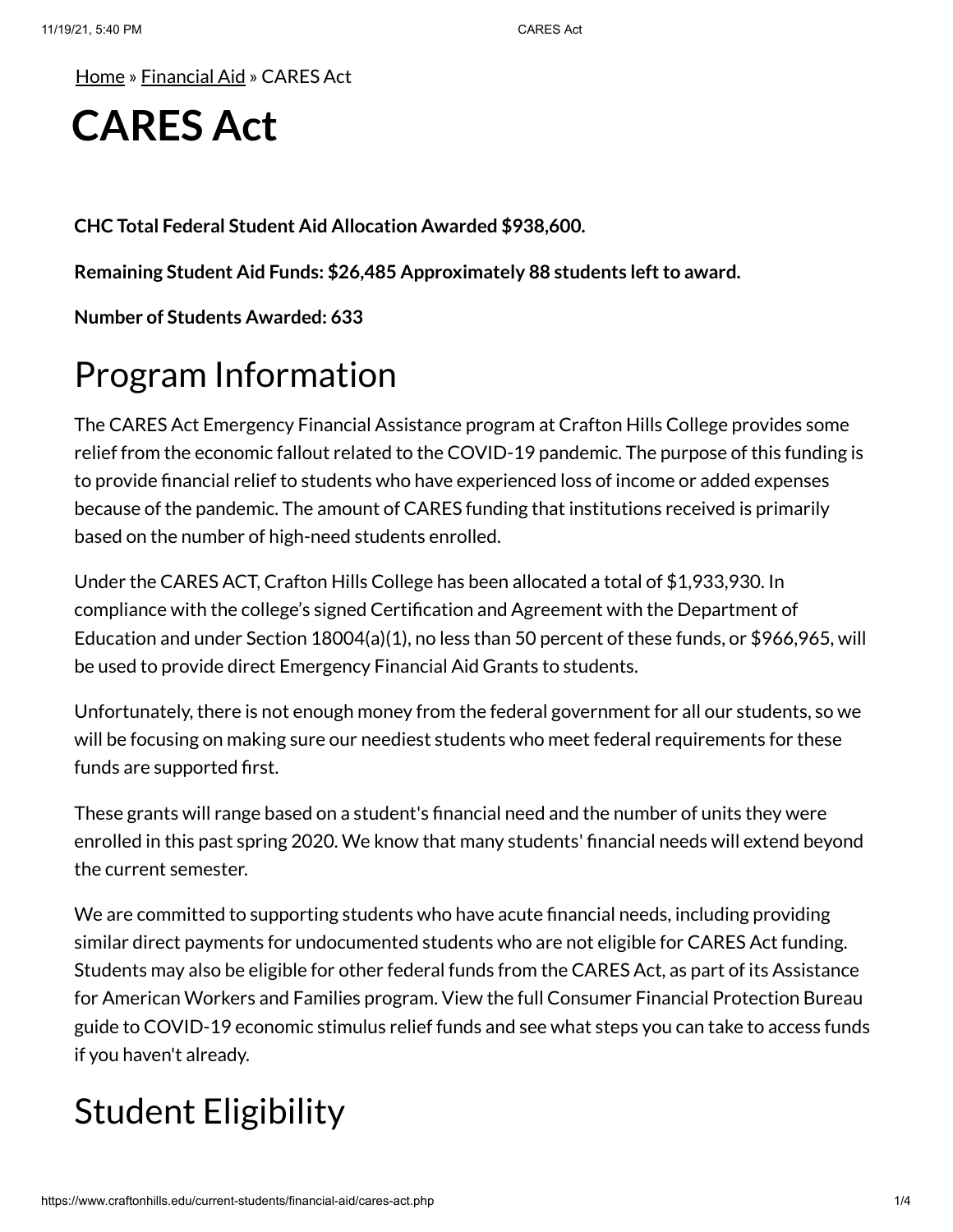Federal regulations require schools to confirm that a student receiving any CARES Act meets the following requirements:

- 1. Students must have been enrolled in classes in the spring 2020 semester on March 13th, 2020.
- 2. Students must be eligible to receive federal financial aid and must:
	- Be a US Citizen or an eligible non-citizen
	- Have a valid Social Security number
	- Registered with the Selective Service, if you are a male (you must register between the ages of 18 and 25)
	- Not be in default on a federal student loan
	- Not owe money on a federal student grant
	- Have a cumulative grade point average (GPA) of 2.00 or higher and 67% completion rate
	- Have a high school diploma or GED
	- Be enrolled in a Programs leading to a degree or certificate

How much emergency grant money will a student receive?

Grant amounts vary by student based on the number of units that a student was enrolled in as of March 13, 2020.

- \$600 enrolled in 0.5 to 5.5 units (Less than half-time)
- $\bullet$  \$1,000 enrolled in 6 to 8.5 units (Half-Time).
- $\bullet$  \$1,400 enrolled in 9 to 11.5 units (More than half time).
- \$1,700 enrolled in 12 or more units (Full Time).

## Distribution of CARES Act Emergency Relief Grant

All correspondence will be sent to your SBCCD email account, make sure to check it on a regular basis. The Office of Financial Aid is working diligently to disburse HEERF emergency financial aid grants to eligible students as quickly and efficiently as possible.

Funds will be awarded automatically to eligible students and disbursed through Bank Mobile.

## How Do Students Request or Apply for an Emergency Grant if They Were Not Awarded a CARES Grant?

Students enrolled in Crafton Hills College between March 13 – May 22, 2020, who did not receive a CARES Act federal emergency grant and meet the federal eligibility may request a one-time \$300 CARES Act grant from CHC Financial Aid Office. **Grants are contingent upon funding.**

[Request](https://www.craftonhills.edu/Apps/sso/?target=cares) a \$300 CARES Act Grant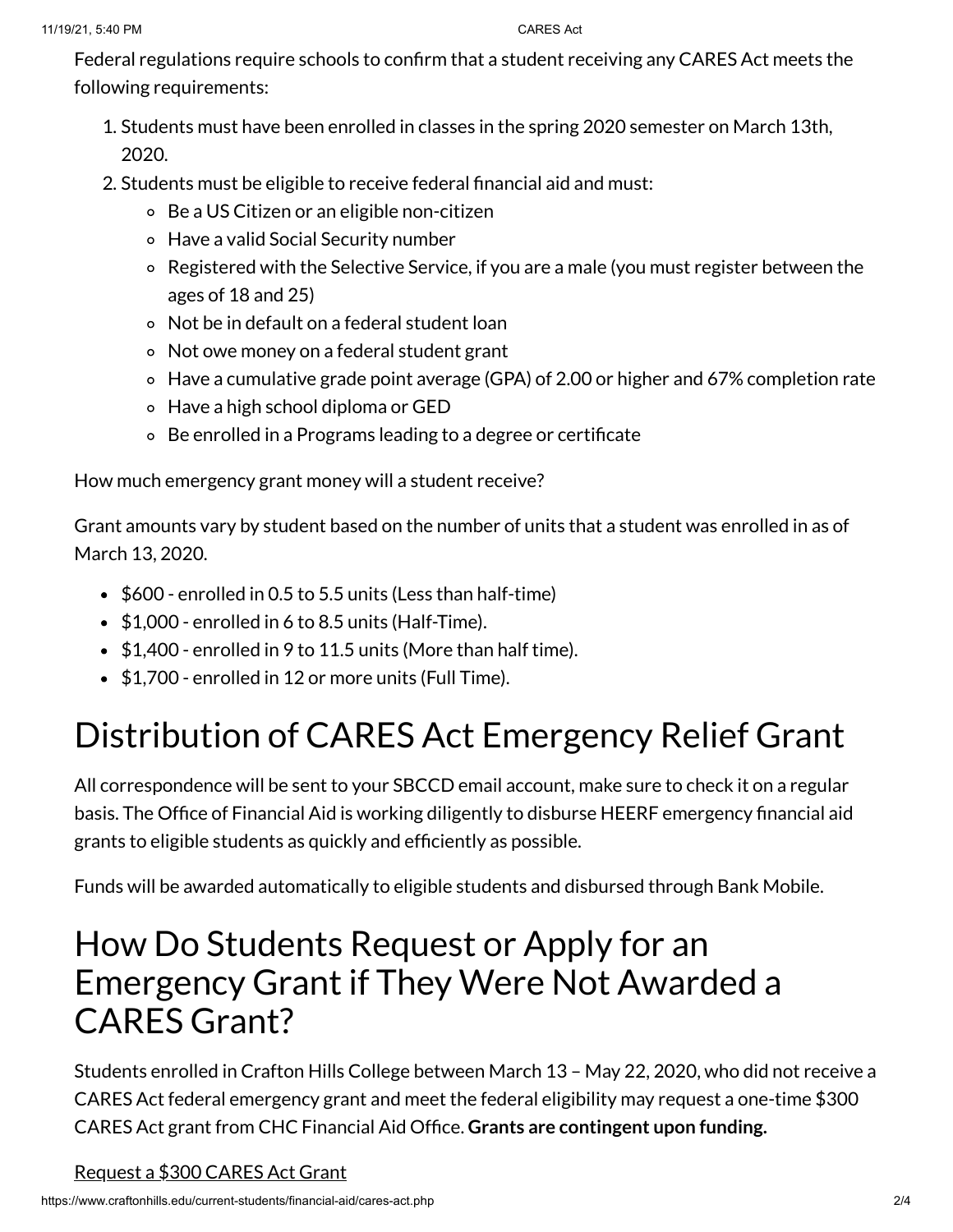Currently enrolled students who do not meet the CARES Act eligibility and need emergency funds may apply for a one-time Emergency Grant from CHC Foundation Office. **Grants are contingent upon funding.**

### [Foundation](https://laserfiche.craftonhills.edu/Forms/KliL5) Emergency Grant Application

Incomplete applications will not be considered, and emergency funds are contingent upon funding.

| <b>Financial Aid</b>                                    |
|---------------------------------------------------------|
| <b>Online Services</b>                                  |
| <b>CARES Act</b>                                        |
| <b>Apply for Financial Aid</b>                          |
| <b>California Dream Act</b>                             |
| <b>CA Promise Grant Fee Waiver (BOG) Changes</b>        |
| <b>CA Promise Grant Fee Waiver (BOG)</b>                |
| 2021-2022 CA Promise Grant Fee Waiver (BOG) Application |
| <b>Scholarships</b>                                     |
| <b>Financial Literacy</b>                               |
| <b>Which Financial Aid Program is for Me?</b>           |
| <b>Satisfactory Academic Progress</b>                   |
| <b>Return of Title IV Funds</b>                         |
| <b>Student Rights and Responsibilities (pdf)</b>        |
| <b>GPA</b>                                              |
| <b>BankMobile</b>                                       |
| <b>Student Financial Aid Handbook (pdf)</b>             |